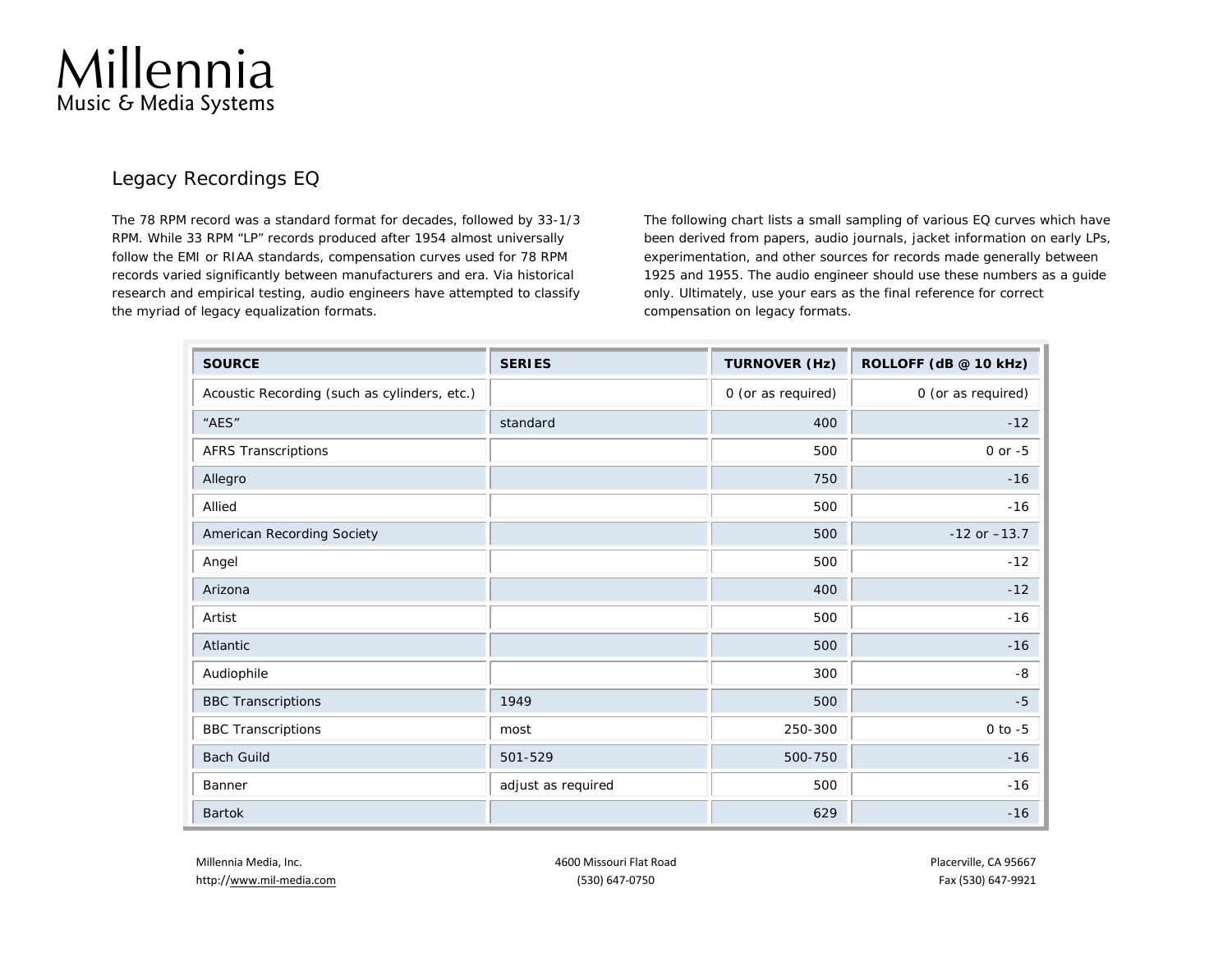| <b>SOURCE</b>         | <b>SERIES</b>                    | <b>TURNOVER (Hz)</b> | ROLLOFF (dB @ 10 kHz) |
|-----------------------|----------------------------------|----------------------|-----------------------|
| <b>Bartok</b>         | 301-304, 309, 906-920            | 700                  | $-16$                 |
| Berliner              | $speed = 71.29$ RPM              | $\mathbf{O}$         | $\mathsf{O}$          |
| <b>Blue Bird</b>      |                                  | 800                  | $-10$                 |
| <b>Blue Note Jazz</b> |                                  | 400                  | $-12$                 |
| Boston                |                                  | $COL*$               | $-16$                 |
| <b>Brunswick</b>      | rare                             | 1000                 | $-8.5$                |
| Brunswick             | from 1946                        | 300                  | $-16$                 |
| Brunswick             | early                            | 300-500              | $0$ or $-16$          |
| <b>BSI</b>            |                                  | 353                  | $-10.5$               |
| Caedmon               |                                  | 629                  | $-11$                 |
| Caedmon               | 1001-1022                        | 700                  | $-12$                 |
| Cameo                 | inconsistent, adjust as required |                      |                       |
| Canyon                |                                  | 400                  | $-12$                 |
| Capitol               | <b>FDS</b>                       | 400                  | $-12$                 |
| Capitol-Telefunken    |                                  | 500                  | 0                     |
| Capitol               |                                  | 500                  | $-12$                 |
| Cetra Soria           |                                  | 400                  | $-12$ or $-16$        |
| Cetra                 |                                  | 400                  | $-11$                 |
| Coliseum              |                                  | 400                  | $-12$                 |
| Columbia*             | 1925                             | 200                  | $-7$                  |
| Columbia*             | 1926                             | 250                  | $-5$                  |
| Columbia*             | 1938-most                        | 300                  | $-16$                 |
| Columbia*             | various                          | $COL*$               | $-16$                 |
| Columbia*             | European                         | 300                  | $-5$                  |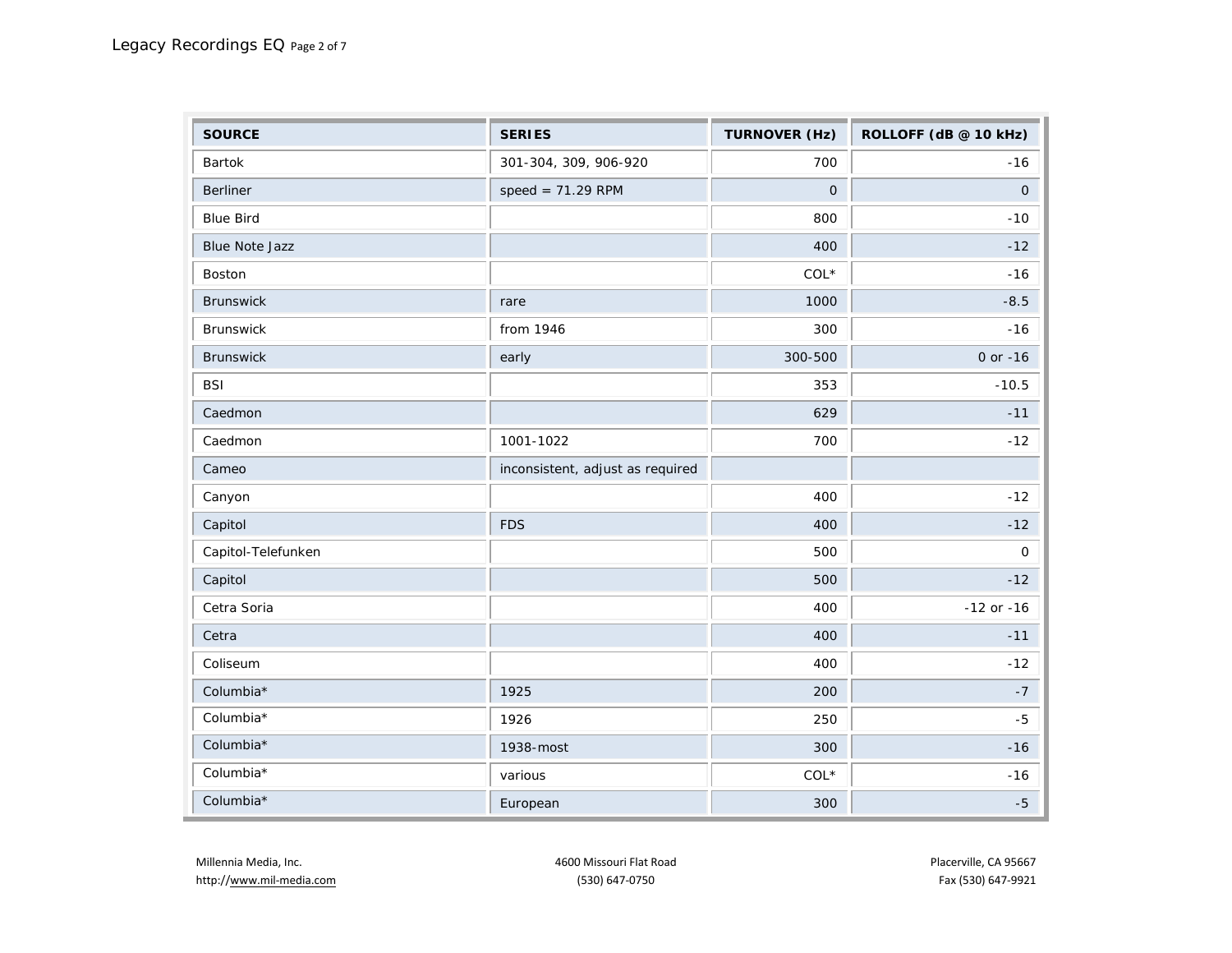| <b>SOURCE</b>       | <b>SERIES</b>        | <b>TURNOVER (Hz)</b> | ROLLOFF (dB @ 10 kHz) |
|---------------------|----------------------|----------------------|-----------------------|
| Concert Hall        |                      | 400                  | $-12$                 |
| Contemporary        |                      | 400                  | $-11$                 |
| Cook Laboratories   |                      | 500                  | $-11$                 |
| Cook Laboratories   | binaural inside band | 500                  | $\mathsf{O}$          |
| Coral               |                      | 400 or 750           | $-12$ or $-16$        |
| Decca               | early                | 150 or 300           | $0$ or $-6$           |
| Decca               | 1946-                | 400 or 500           | $-12$                 |
| Decca FFRR          | 1949                 | 250                  | $-5$                  |
| Decca FFRR          | 1951                 | 300                  | $-14$                 |
| Deutsch-Grammophone |                      | 300                  | $-5$                  |
| Dial                |                      | 500 or 750           | $-16$                 |
| <b>Disc</b>         |                      | 300                  | $-16$                 |
| Ducretet-Thomson    |                      | 450                  | $-11$                 |
| EMI                 | 1931                 | 250                  | $\overline{O}$        |
| EMI                 | 33LP                 | 500                  | $-12$                 |
| <b>EMS</b>          |                      | 375                  | $-12$                 |
| Edison              |                      | 0                    | $\mathsf O$           |
| Electrola           |                      | 800                  | $-10$                 |
| Elektra             |                      | 629                  | $-16$                 |
| Epic                | thru 1954            | COL* or 750          | $-16$                 |
| Esoteric            |                      | 400 or 500           | $-12$                 |
| European            |                      | 280                  | $\mathsf{O}\xspace$   |
| Festival            |                      | 750                  | $-16$                 |
| Folkways            |                      | 629                  | $-16$                 |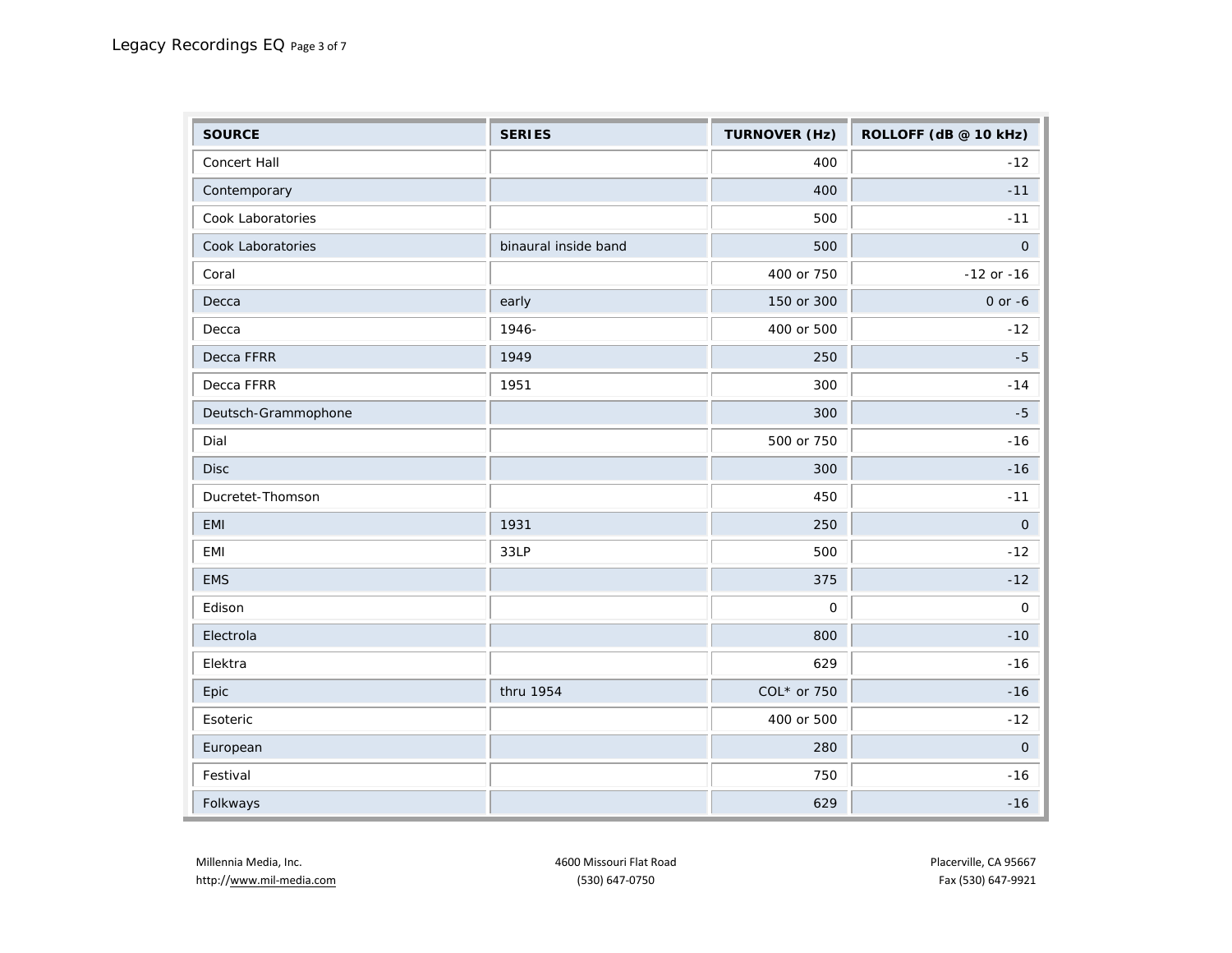| <b>SOURCE</b>         | <b>SERIES</b> | <b>TURNOVER (Hz)</b> | ROLLOFF (dB @ 10 kHz) |
|-----------------------|---------------|----------------------|-----------------------|
| Good Time Jazz        |               | 400                  | $-12$                 |
| Gramophone            |               | 300                  | $-10$                 |
| <b>HMV</b>            | 1925-1946     | 250                  | $\mathsf{O}\xspace$   |
| <b>HMV</b>            | 1946          | 400                  | $-10$                 |
| <b>HMV</b>            | 1946-1954     | 500 or 800           | $-16$                 |
| <b>HMV</b>            | American      | 400                  | $-12$                 |
| <b>Handel Society</b> |               | 750                  | $-16$ or $-17$        |
| Haydn Society         |               | 750                  | $-16$ or $-17$        |
| Harmony Acoustics     | thru 8/29     | 300                  | $-16$                 |
| Hit of the Week       |               | 500                  | $-5$                  |
| Kapp                  |               | 700                  | $-16$                 |
| Kendall               |               | 629                  | $-16$                 |
| King                  |               | 500                  | $-16$                 |
| Linguaphone           |               | 300                  | $\mathsf O$           |
| L'Oiseau-Lyre         |               | 500                  | $-10$                 |
| London                | early         | 300                  | $\mathsf{O}\xspace$   |
| London                | up to LL846   | 500 or 750           | $-10.5$               |
| London FFRR           | 1949-         | 250 or 280           | $-5$                  |
| Lyrichord             | early         | 400 or COL*          | $-16$                 |
| Lyrichord             | newer         | 629                  | $-16$                 |
| Mercury               | thru 10/54    | 400                  | $-12$                 |
| MGM                   |               | 500                  | 0 or $-12$            |
| Montilla              |               | 500                  | $-12$                 |
| Musicraft             |               | 750                  | $-14$                 |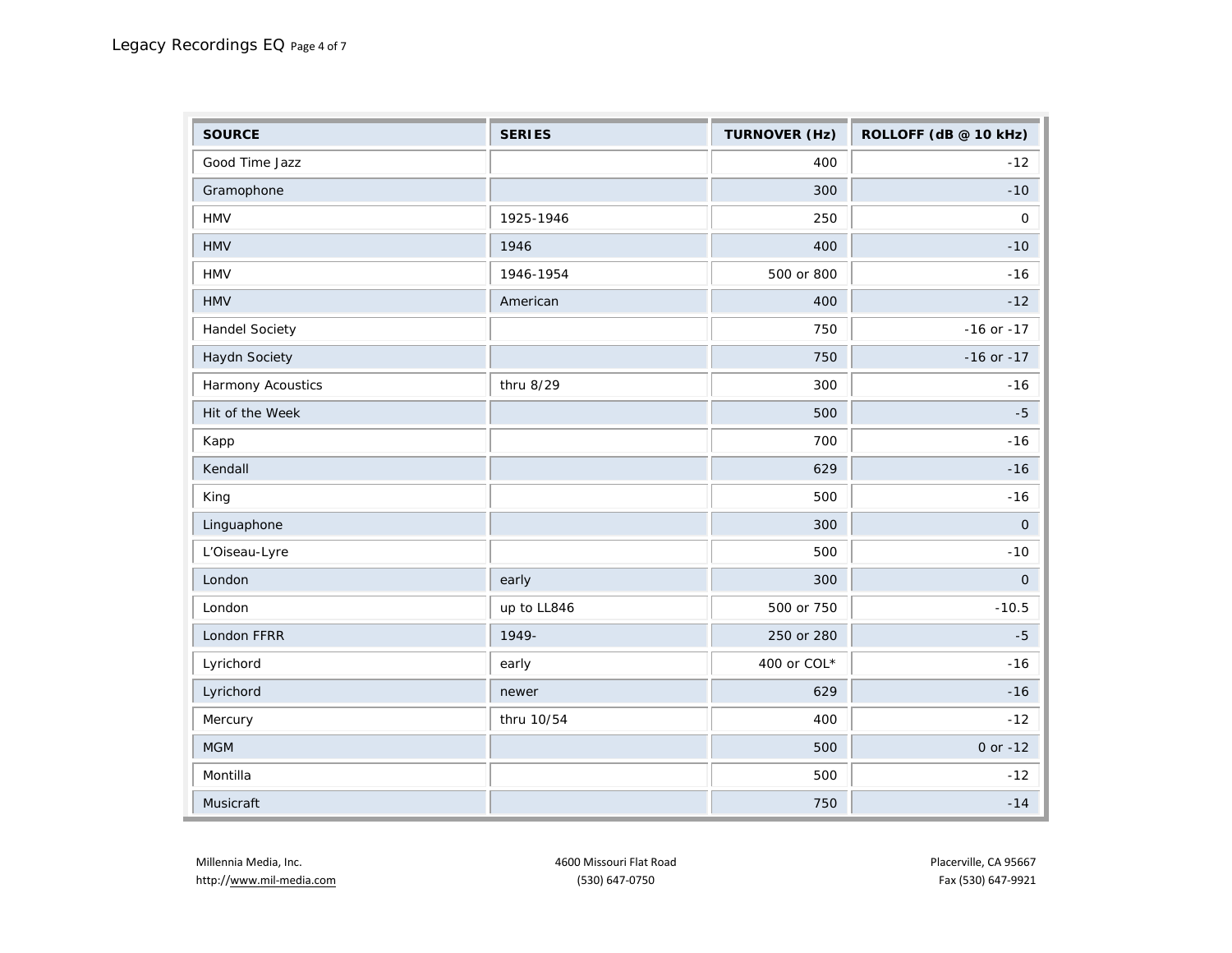| <b>SOURCE</b>                | <b>SERIES</b>                    | <b>TURNOVER (Hz)</b> | ROLLOFF (dB @ 10 kHz) |
|------------------------------|----------------------------------|----------------------|-----------------------|
| "NAB"                        | standard                         | 500                  | $-16$                 |
| <b>New Records</b>           |                                  | 750                  | $-16$                 |
| Nocturne                     |                                  | 400                  | $-12$                 |
| Oceanic                      |                                  | COL* or 750          | $-16$                 |
| Odeon                        | early electricals                | 700                  | 0                     |
| Odeon                        | pre-1947                         | 300                  | $-8.5$                |
| Oiseau-Lyre                  | thru 1954                        | $COL*$               | $-8.5$                |
| Okeh                         | electricals                      | 300                  | 0 or -8.5             |
| Oriole                       | inconsistent, adjust as required |                      |                       |
| Orthoacoustic Transcriptions |                                  | 500                  | $-16$                 |
| Overtone                     |                                  | 400 or 500           | $-16$                 |
| Oxford                       |                                  | 750                  | $-16$                 |
| Pacific Jazz                 |                                  | 400                  | $-12$                 |
| Parlophone                   | varies with era                  | 300 or 500           | 0 or $-8.5$           |
| Pathe                        | inconsistent, adjust as required |                      |                       |
| Period                       |                                  | 500                  | $-16$                 |
| Polydor                      |                                  | 300                  | $-8.5$                |
| Philharmonia                 |                                  | 400                  | $-12$                 |
| Polymusic                    |                                  | 500                  | $-16$                 |
| Ploymusic                    | binaural inside band             | 500                  | $\mathbf 0$           |
| RCA Victor                   | early acoustics 71.29 RPM        | $\mathbf 0$          | 0                     |
| <b>RCA Victor</b>            | later acoustics 76.59 RPM        | $\mathbf 0$          | $\mathsf{O}$          |
| <b>RCA Victor</b>            | 1925 78 RPM                      | 250 or 300           | $0$ or $-5$           |
| <b>RCA Victor</b>            | 1931 LP only                     | 700 or 800           | 0 to $-10.5$          |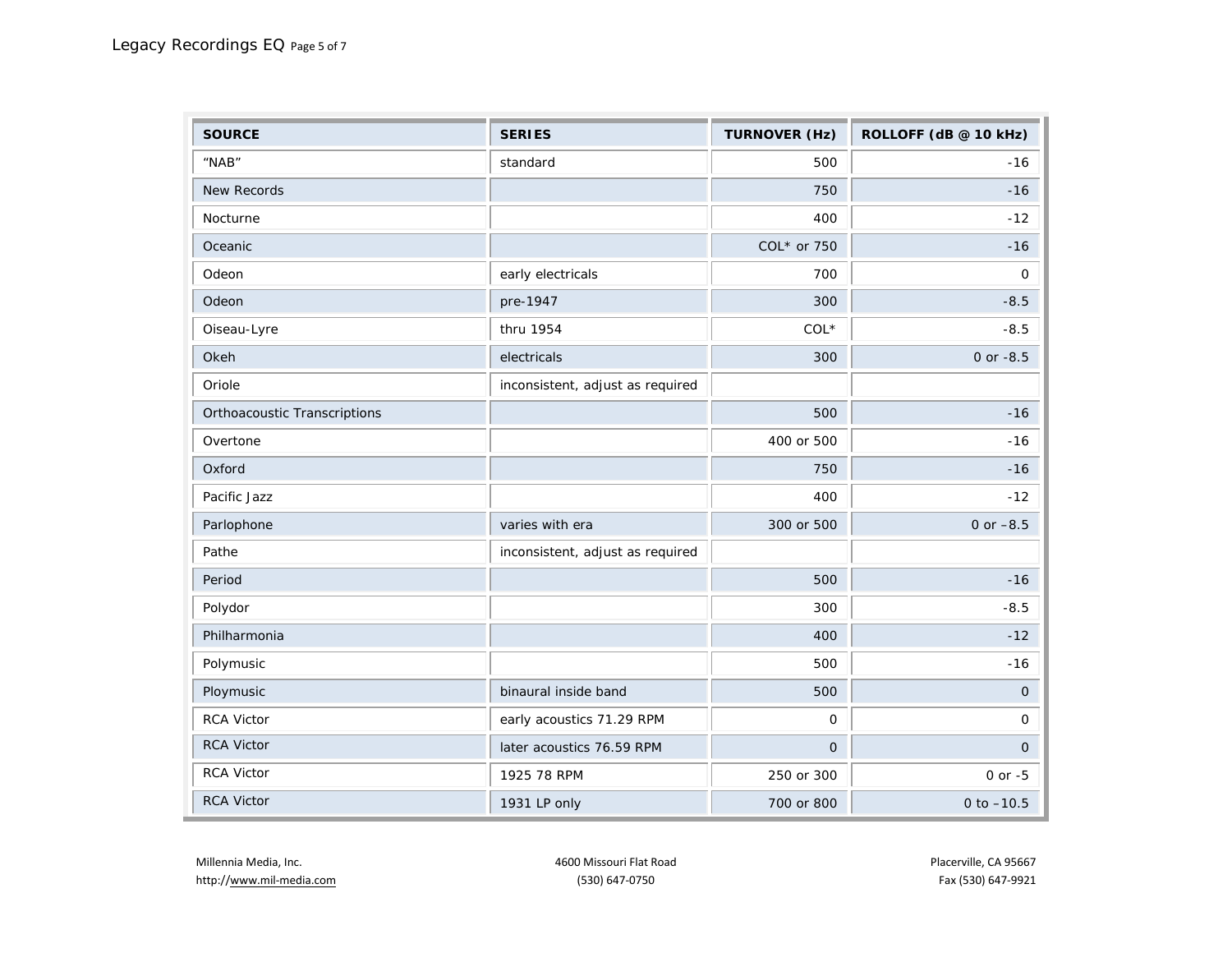| <b>SOURCE</b>        | <b>SERIES</b>                    | <b>TURNOVER (Hz)</b> | ROLLOFF (dB @ 10 kHz) |
|----------------------|----------------------------------|----------------------|-----------------------|
| <b>RCA Victor</b>    | 1933                             | 375                  | $-8.5$                |
| RCA Victor           | 1935                             | 300 or 500           | $\overline{O}$        |
| <b>RCA Victor</b>    | 1938                             | 500                  | $-5$                  |
| <b>RCA Victor</b>    | $1938 - 1948$                    | 500                  | 0 to $-12$            |
| <b>RCA Victor</b>    | 1948                             | 500                  | $-10.5$               |
| RCA Victor           | 1949-                            | 500                  | $-12$ or $-13$        |
| Rachmoninoff Society |                                  | 750                  | $-16$                 |
| Radiofunken          |                                  | 400                  | $\overline{O}$        |
| Remington            |                                  | 500                  | $-16$                 |
| Renaissance          |                                  | 750                  | $-12$                 |
| "RIAA"               | standard                         | 500                  | $-13.7$               |
| Riverside            |                                  | 400                  | $-12$                 |
| Romeo                | inconsistent, adjust as required |                      |                       |
| Schirmer             |                                  | 1000                 | $-24$                 |
| Stradivari           |                                  | 750                  | $-16$                 |
| Supraphone           |                                  | 400                  | $\mathsf O$           |
| Technicord           |                                  | 800                  | $-12$                 |
| Telefunken           |                                  | 400                  | $\mathsf O$           |
| Transcriptions       | various, typical                 | 500                  | $-16$                 |
| Ultraphone           |                                  | 400                  | $\mathsf O$           |
| Urania               | most                             | COL* or 750          | $-16$                 |
| Urania               | newer                            | 400                  | $-12$                 |
| Vanguard             | 411-22, 6000-18, 7001-7011,      |                      |                       |
| 8000-8004            | COL* or 750                      | $-16$                |                       |